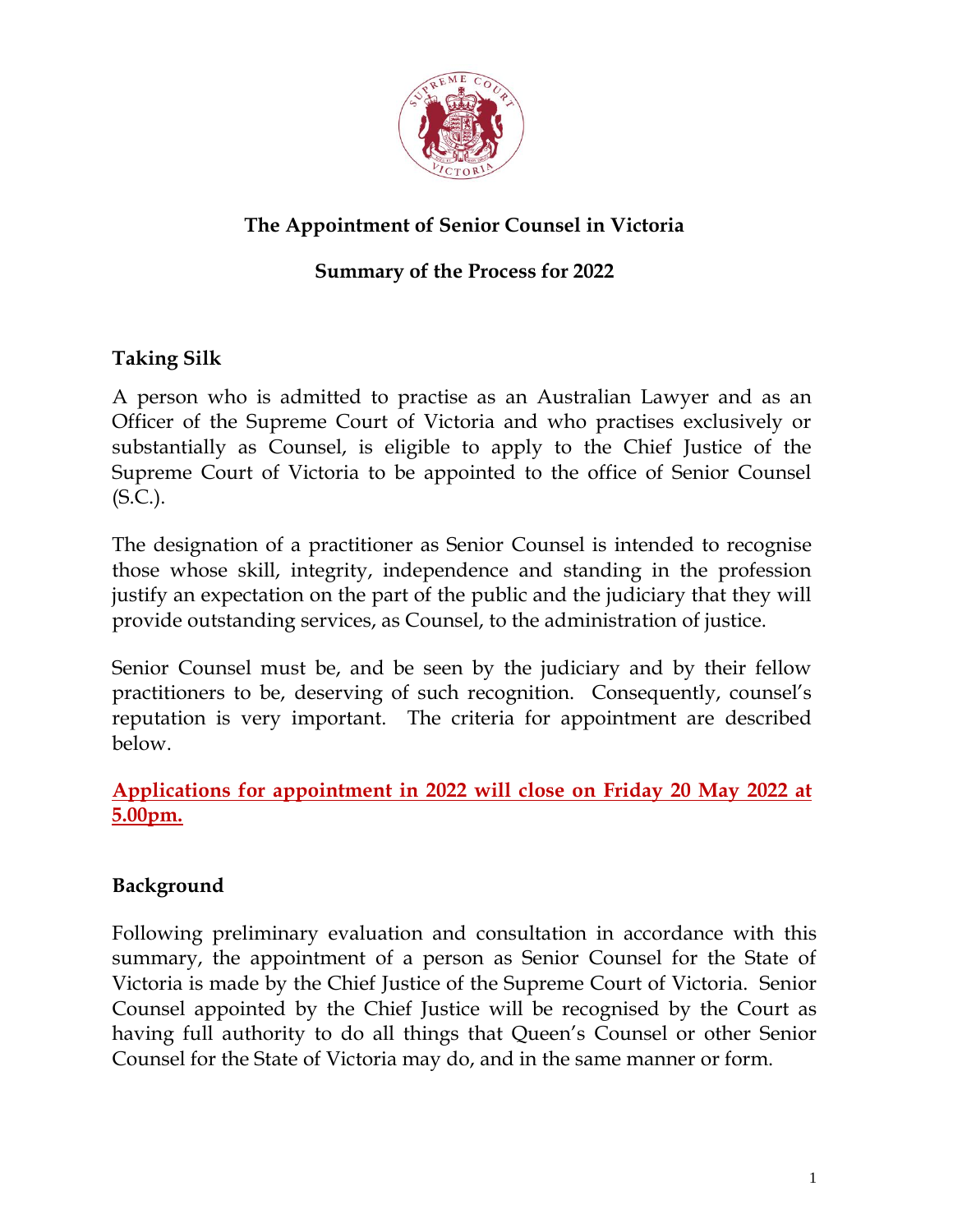# **Criteria for appointment**

The criteria for appointment as Senior Counsel are as follows:

- *1. The designation of Senior Counsel provides a public identification of barristers whose standing and achievements justify an expectation, on the part of those who may need their services as well as on the part of the judiciary and the public, that they can provide outstanding services as advocates and advisers, to the good of the administration of justice.*
- *2. Senior Counsel should exhibit the following:*

### *Excellence in the practice of law, especially in advocacy.*

*Learning: Senior Counsel must be learned in the law so as to provide sound guidance to their clients and to assist in the judicial interpretation and development of the law.*

*Skill: Senior Counsel must be skilled and exercise judgment in the presentation* and testing of litigants' cases in adversary proceedings, so as to enhance the *likelihood of just outcomes and serve the public interest.*

*Diligence: Senior Counsel must have the capacity and willingness to devote themselves to the vigorous advancement of the client's interests.*

*Experience: Senior Counsel must have the perspective and knowledge of legal practice that is usually acquired over a considerable period. It is expected (without being exhaustive) that the applicant's practice will make apparent most or all of the following:*

- *(a) experience in contested matters, especially trials;*
- *(b) experience in arguing cases on appeal;*
- *(c) experience in conducting major cases in which the other party is represented by Senior Counsel;*
- *(d) experience in conducting cases with a junior;*
- *(e) considerable practice in giving advice in specialist fields of law; and*
- *(f) a position of leadership, either generally or in a specialist jurisdiction.*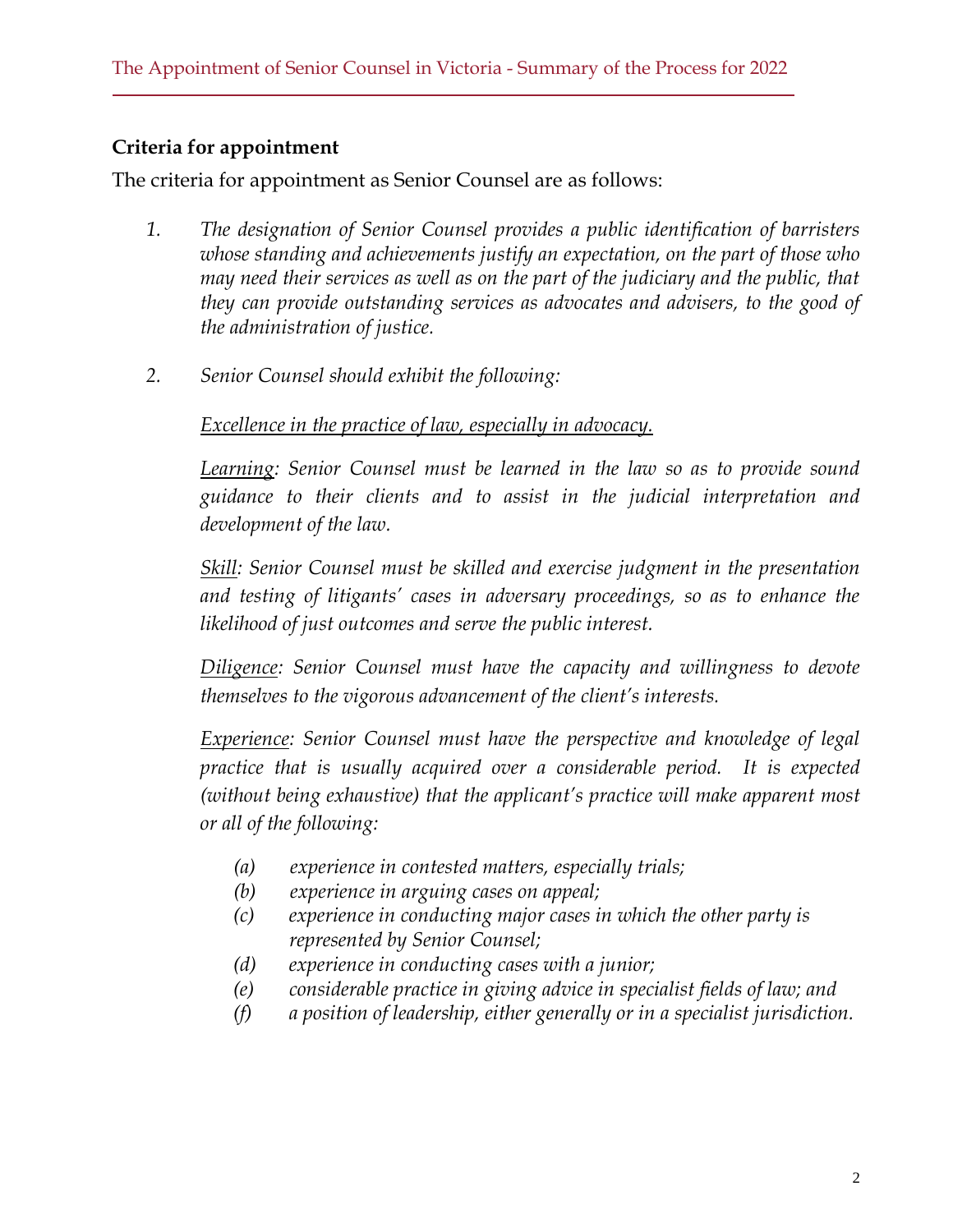#### *3. Integrity, honesty and good character:*

*Senior Counsel must:*

- *(a) be worthy of confidence and implicit trust by the judiciary and their colleagues at all times, so as to advance the open, fair and efficient administration of justice;*
- *(b) be of good character; and*
- *(c) demonstrate professional respect for and courtesy towards others.*
- *4. Independence:*

*Senior Counsel must be committed to the discharge of counsel's duty to the Court, especially in cases where that duty may conflict with the client's interests.*

*Senior Counsel who are in private practice must honour the cab rank rule: the duty to accept briefs to appear for which they are competent and available, regardless of their personal opinions of the parties or the causes, and subject only to exceptions related to appropriate fees and conflicting obligations.*

*5. Standing in the profession:*

*Senior Counsel will have demonstrated leadership in:*

- *(a) contributing to the community of the Bar or participating in the legal profession more generally; or*
- *(b) making a significant contribution to Australian society as a legal practitioner.*

# **Process for Appointment**

In exercising responsibility for the appointment of Senior Counsel, the Chief Justice of the Supreme Court of Victoria is to be assisted by a preliminary evaluation undertaken by a committee to be established by her, with the objective of producing a list of those applicants who are considered by the committee to satisfy sufficient of the criteria for appointment as to be suitable for consideration for appointment. The list to be prepared by the committee will be advisory only.

To enable the committee to undertake this preliminary evaluation the Chief Justice will refer to the committee for preliminary evaluation the entire list of applicants and copies of their application forms on a confidential basis.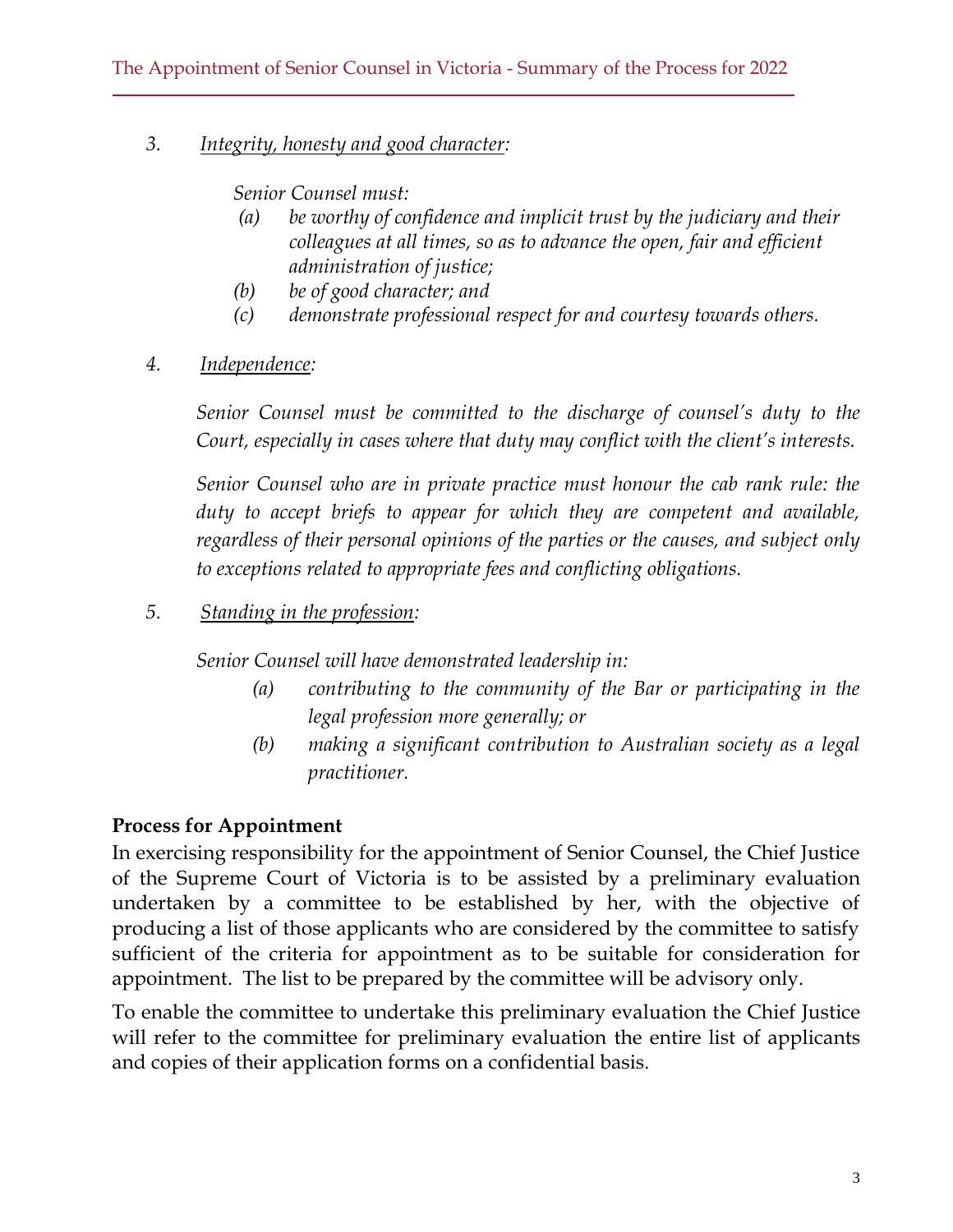The committee is to be styled the Preliminary Evaluation Committee with its composition comprising:

- The President and the Vice-Presidents of the Bar Council;
- A retired superior court Judge;
- Six Senior Counsel, with the objective that they represent practice areas not covered by the President and Vice-Presidents;
- Three solicitors, with the objective that they represent different practice areas.

Following the preliminary evaluation stage, the Chief Justice will be assisted by a Silks Advisory Committee to be established by her. Its composition will comprise:

- A judge of the Supreme Court of Victoria (who will act as chair of the committee);
- A judge of the Federal Court of Australia (to be nominated by the Chief Justice of the Federal Court of Australia);
- A judge of the County Court (to be nominated by the Chief Judge of the County Court);
- The President or immediate past President of the Victorian Civil and Administrative Tribunal (or the President's nominee).

The Chief Justice will provide to the Silks Advisory Committee the list of applicants, their applications, references, information gained through the consultation process and the Preliminary Evaluation Committee's shortlist of applicants for appointment. The members of the Silks Advisory Committee may consult others within their respective Courts or Tribunal on a confidential basis.

The Chief Justice will consult:

- The Chief Justice of the Federal Circuit and Family Court of Australia (or nominee);
- The President of the Fair Work Commission (or nominee);
- The judges in the Supreme Court of Victoria (if any) who sit in the main areas of practice nominated by the applicant;
- The President of the Victorian Bar Association (or nominee);
- The President of the Law Institute of Victoria (or nominee);
- The Commonwealth Director of Public Prosecutions (or nominee);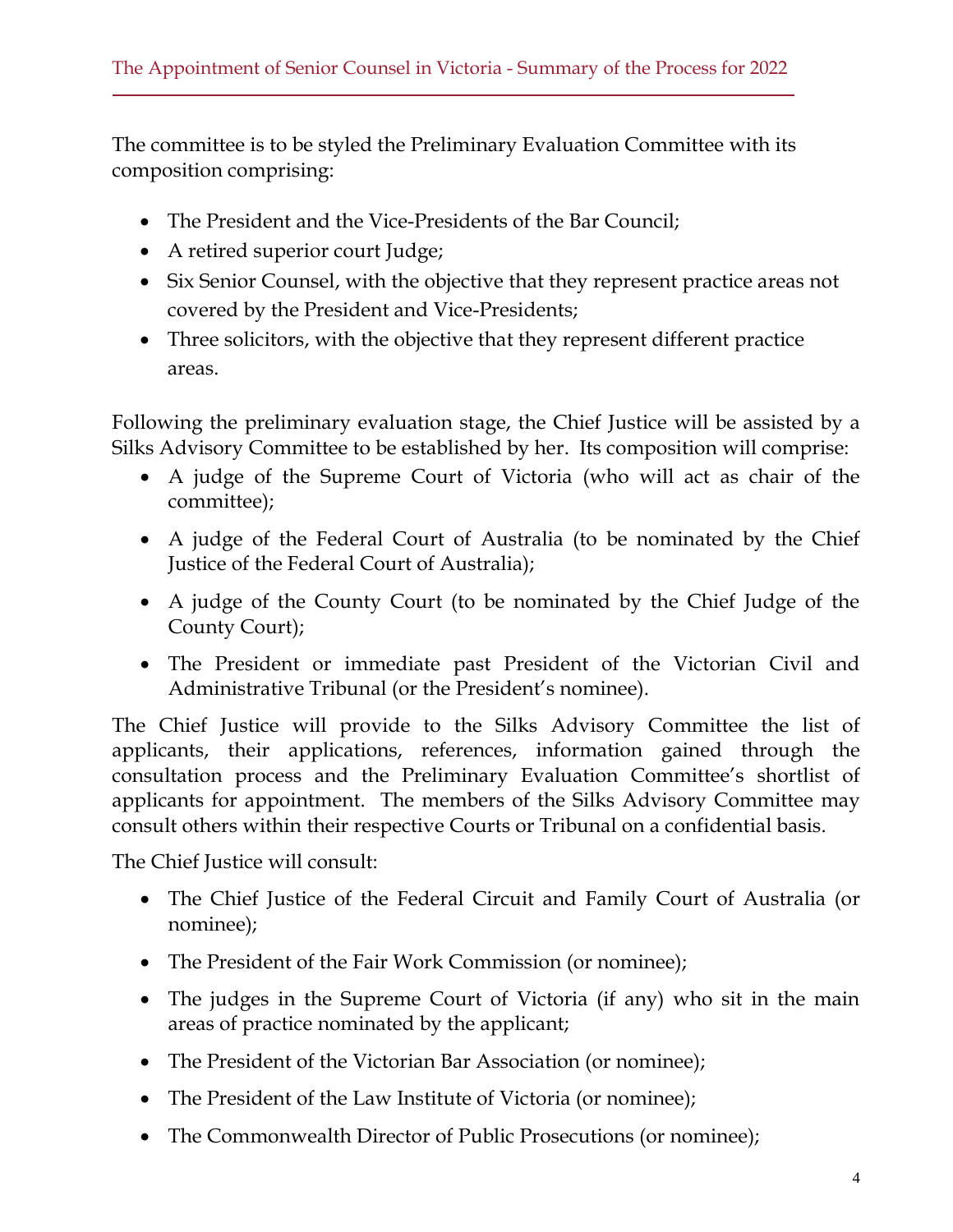- The Victorian Director of Public Prosecutions (or nominee);
- The Victorian Chief Crown Prosecutor (or nominee);
- The Commonwealth Solicitor General (or nominee);
- The Solicitor General for Victoria (or nominee);
- The chair of the Commercial Bar Association (or nominee);
- The chair of the Common Law Bar Association (or nominee);
- The chair of the Criminal Bar Association (or nominee);
- The convenor of the Women Barristers Association (or nominee);
- The chair of Victorian Women Lawyers (or nominee);
- The chair of the Victorian Bar's Equality & Diversity Committee (or nominee);
- The Victorian Legal Services Board and Commissioner.

Those consulted by the Chief Justice may seek the views of others within their court or organisation on a confidential basis and, for that purpose, may disclose the identity of one or more applicants as applicants.

All references will be sought and consultations conducted by asking on a sliding scale whether the applicant satisfies each criterion for appointment with an opportunity to amplify why each grading has been given and why the applicant should or should not be appointed as Senior Counsel.

Where a specific allegation adverse to an applicant has been made during the consultation process or in a reference, the applicant will be given the opportunity to respond to the allegation, either in writing or, with the permission of the Chief Justice, personally. For example, if an allegation is made that the applicant lacks integrity which is said to be demonstrated by specific identified conduct, that allegation will be put to the applicant. Non-specific allegations which are adverse to an applicant will not be taken into account by the Chief Justice unless the applicant is first given an opportunity to respond to them.

Following completion of the consultation process, the Chief Justice may interview one or more applicants.

Applicants should note that, due to the preliminary evaluation and consultation process, it may not be possible to keep confidential the fact that the applicant has applied to be appointed as Senior Counsel.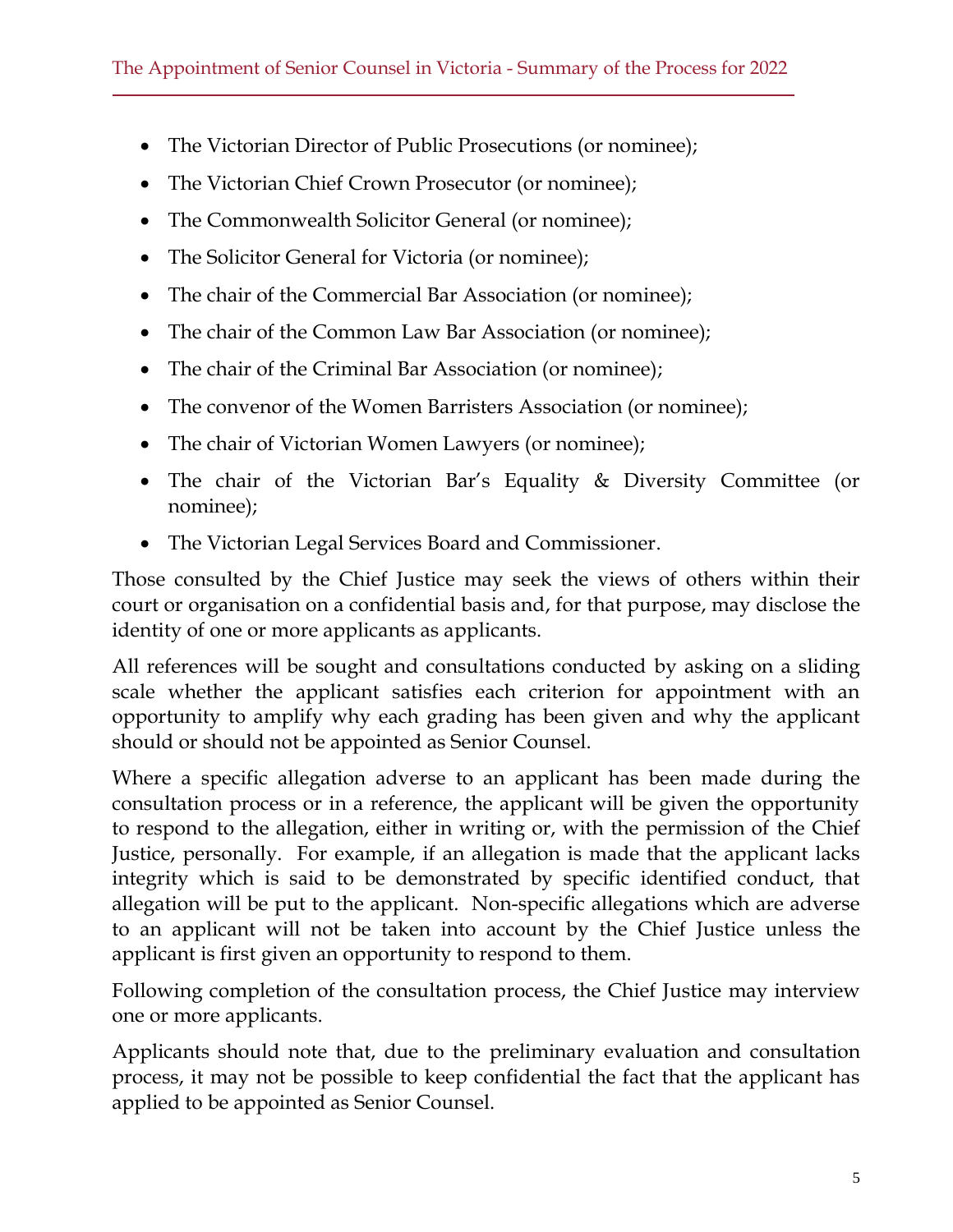#### **Feedback**

Following the completion of the appointment process, an applicant may obtain feedback on his or her application by approaching the President of the Victorian Bar. Applicants will be informed at this stage whether or not they were included in the Preliminary Evaluation Committee's list. The President may provide feedback based on the consideration of the application by the Preliminary Evaluation Committee. The President will communicate with the Chief Justice and if authorised to do so by the Chief Justice, provide feedback to the applicant in relation to his or her application.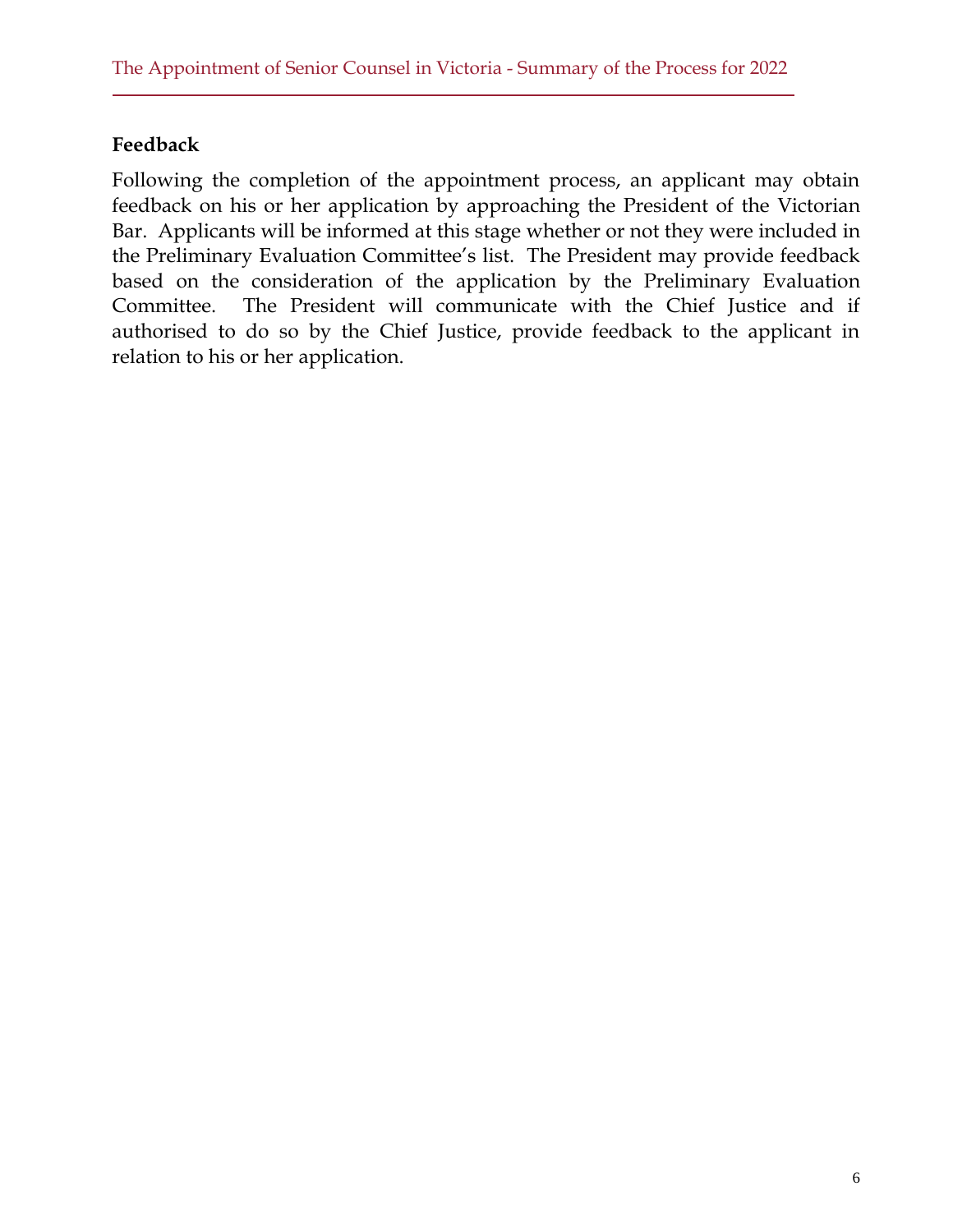### **Applications for Silk 2022**

Applicants are asked to note the following aspects of the application process for 2022.

**ALL** applications must be submitted in electronic form in accordance with the procedure below:

1. Applications must be made by completing the electronic web based application form located on the Supreme Court website [www.supremecourt.vic.gov.au](http://www.supremecourt.vic.gov.au/) or directly on [https://silk.supcourt.vic.gov.au/.](https://silk.supcourt.vic.gov.au/)

#### **NO hard copy applications will be accepted**.

- 2. The electronic web based application form can be accessed and completed using any device. Applicants are encouraged to use one device to complete the application.
- 3. Applications must be completed using a recent release of Chrome, Firefox or Safari browser.
- 4. Applicants will need to register their email address and password first. The password complexity requires a minimum length of 6 characters of upper and lower case letters and at least one numeric character (e.g. Silk18). An email with a link to activate the account will be sent to the applicant (Applicants should check that the activation email does not go directly to their junk/clutter box). Once the account is activated, applicants can log on using the same email address and password and proceed to the application.
- 5. Applications must be submitted electronically **no later than 5.00 pm on Friday 20 May 2022.** Applications submitted after 5.00 pm will not be accepted. Acceptance of applications will be determined by the time the application was sent, not the time of receipt.
- 6. In order to successfully complete the application form, applicants must submit a fee of **\$1,500** using the on-line payment method located on the Senior Counsel Application page. The application fee is not refundable.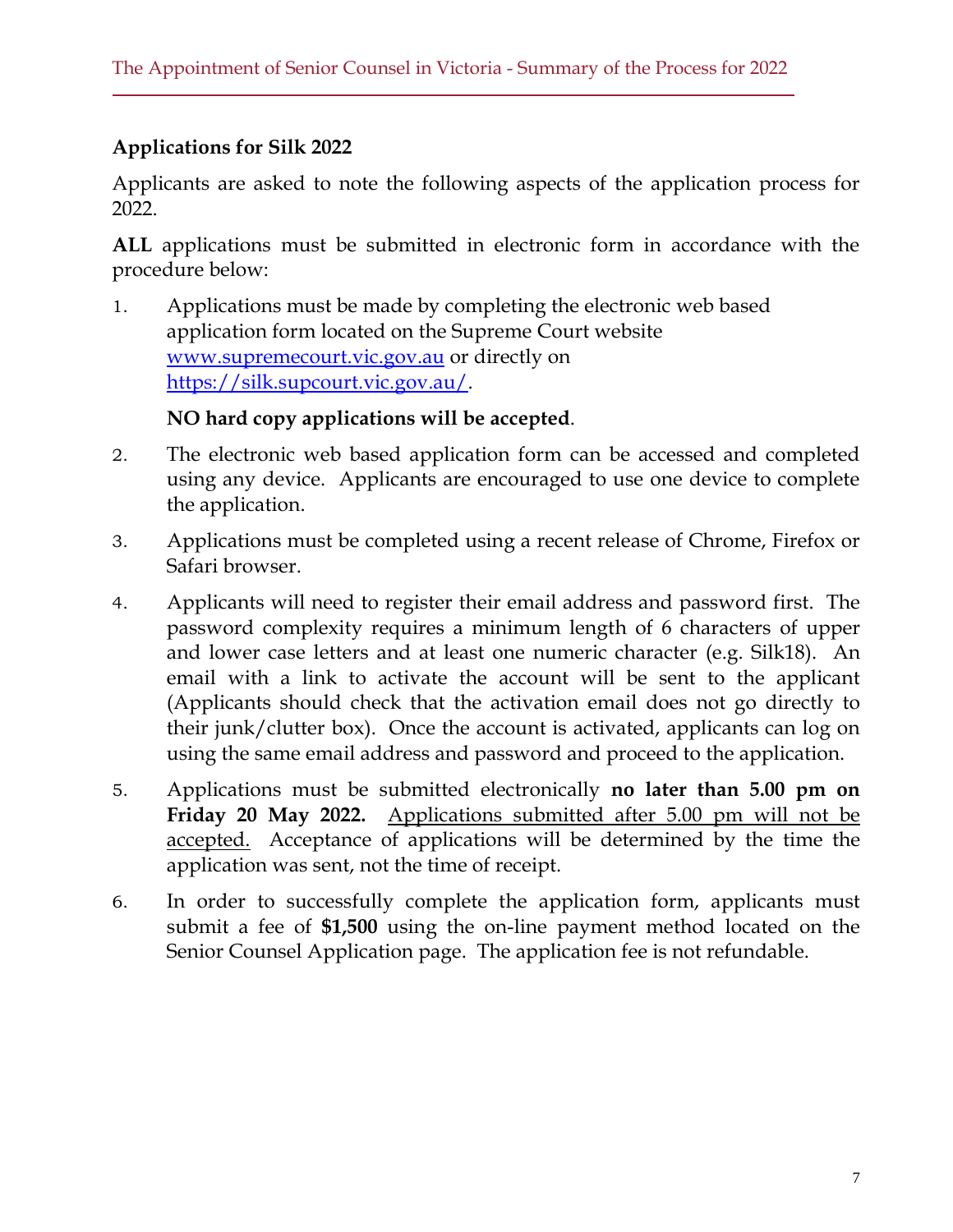- 7. Applicants are required to submit a photograph of themselves with the application. The photograph must be in jpg or png format and no bigger than 20MB.
- 8. Applicants will receive a pdf copy of their application and an email acknowledging receipt of their application from the email account [silk@supcourt.vic.gov.au](mailto:silk@supcourt.vic.gov.au) within five minutes of the payment having been made and accepted (Applicants should check that the confirmation email does not go directly to their junk/clutter box).

#### 9. **Applicants are actively encouraged to avoid submitting applications on the closing date.**

- 10. Applicants should not seek to rely on information contained in previous years' applications.
- 11. Applicants are required to provide the following particulars:

#### **A. Formal Particulars**

- a. Applicant's title, given name, middle name or names and surname
- b. Applicant's preferred name
- c. Date of Birth
- d. Gender
- e. Applicant's address (including postcode) and email address (This is the address to which **all** correspondence will be sent)
- f. Name of Clerk
- g. Academic qualifications
- h. Date, month and year of admission in each jurisdiction in which the applicant is admitted to practise
- i. Date of signing the Roll of Counsel (if applicable)
- j. Year of first application for Senior Counsel and year(s) of previous applications (if any)
- k. Name of mentor or person with whom the Applicant read.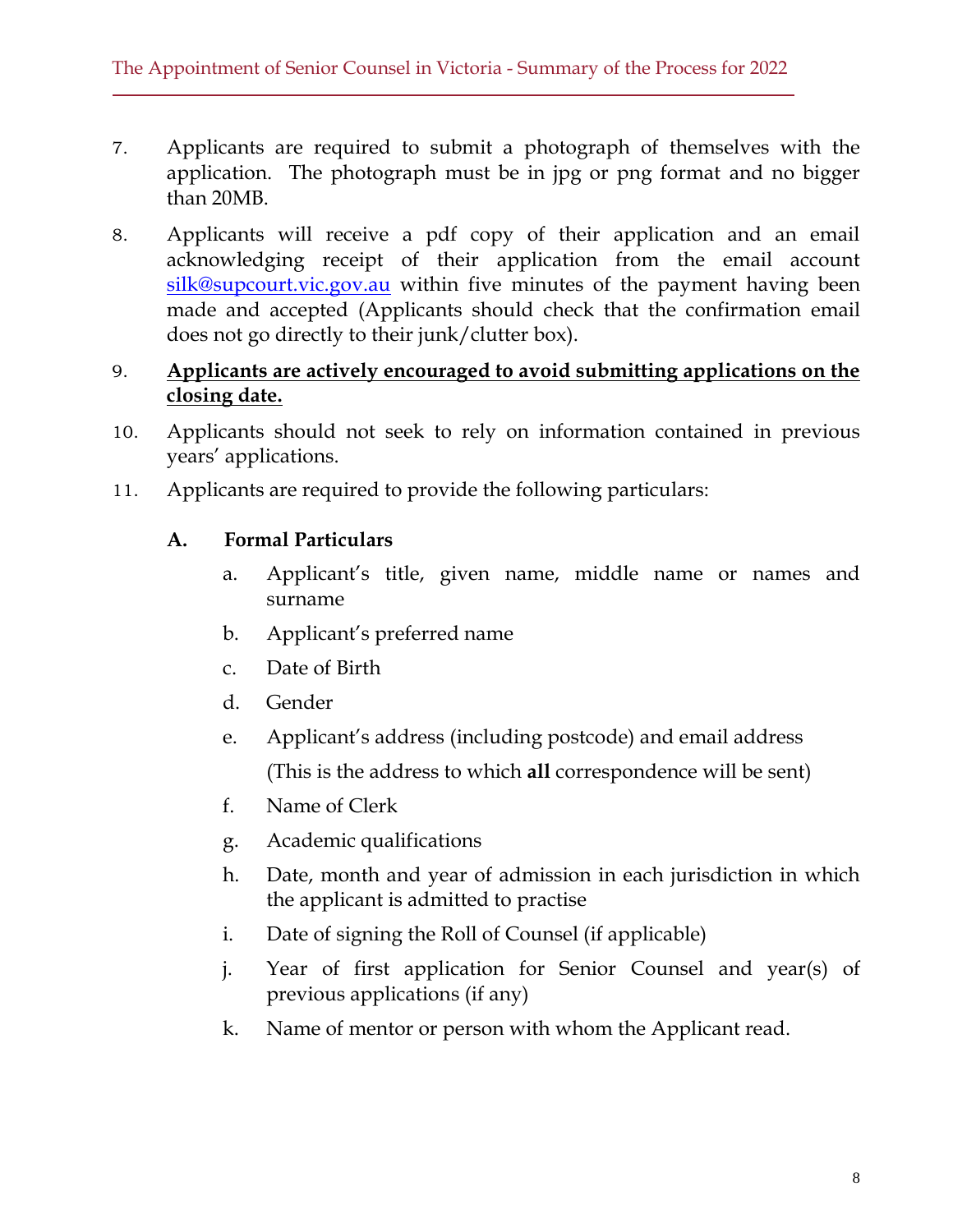#### **B. Areas of practice**

Applicants will be required to indicate their main areas of practice and the courts or tribunals etc in which they predominantly practice.

#### **C. Details of recent cases**

The application form will require applicants to provide the following information:

*In respect of all cases,\* including contested interlocutory applications (but excluding directions hearings), in which you have appeared in the last 18 months, please supply:*

- *(a) the full name of the case and, if available, its citation;*
- *(b) the name of the judicial officer, tribunal, or arbitrator before whom you appeared;*
- *(c) the name of any counsel who led you or whom you led;*
- *(d) the name of opposing counsel; and*
- *(e) the name of your instructing solicitor.*

*You may also provide details of significant matters in which you have been involved in court or other proceedings outside the last 18 months.*

*\* If you have appeared in more than 30 cases in the last 18 months, you will not need to list all cases but may choose to list only the 30 most significant cases. For example, for common lawyers and also possibly criminal lawyers your most significant cases might comprise trials with a duration of more than say four days, any other case of special significance or in which you appeared as lead counsel, and appearances in the Court of Appeal.* 

#### **D. Supporting reasons**

Applicants will be required to state succinctly the reasons they hold the view that they are a suitable candidate for appointment to the office of Senior Counsel including, but without being exhaustive, why they believe they satisfy the criteria. Any leadership or "Standing in the Profession" matters relied on by the candidate should be noted briefly under this heading.

## **E. Complaints history**

Applicants will be required to provide details of any upheld disciplinary complaints (including where counsel has been counselled), unresolved complaints, complaints of sexual harassment, bullying and/or discrimination, convictions for serious offences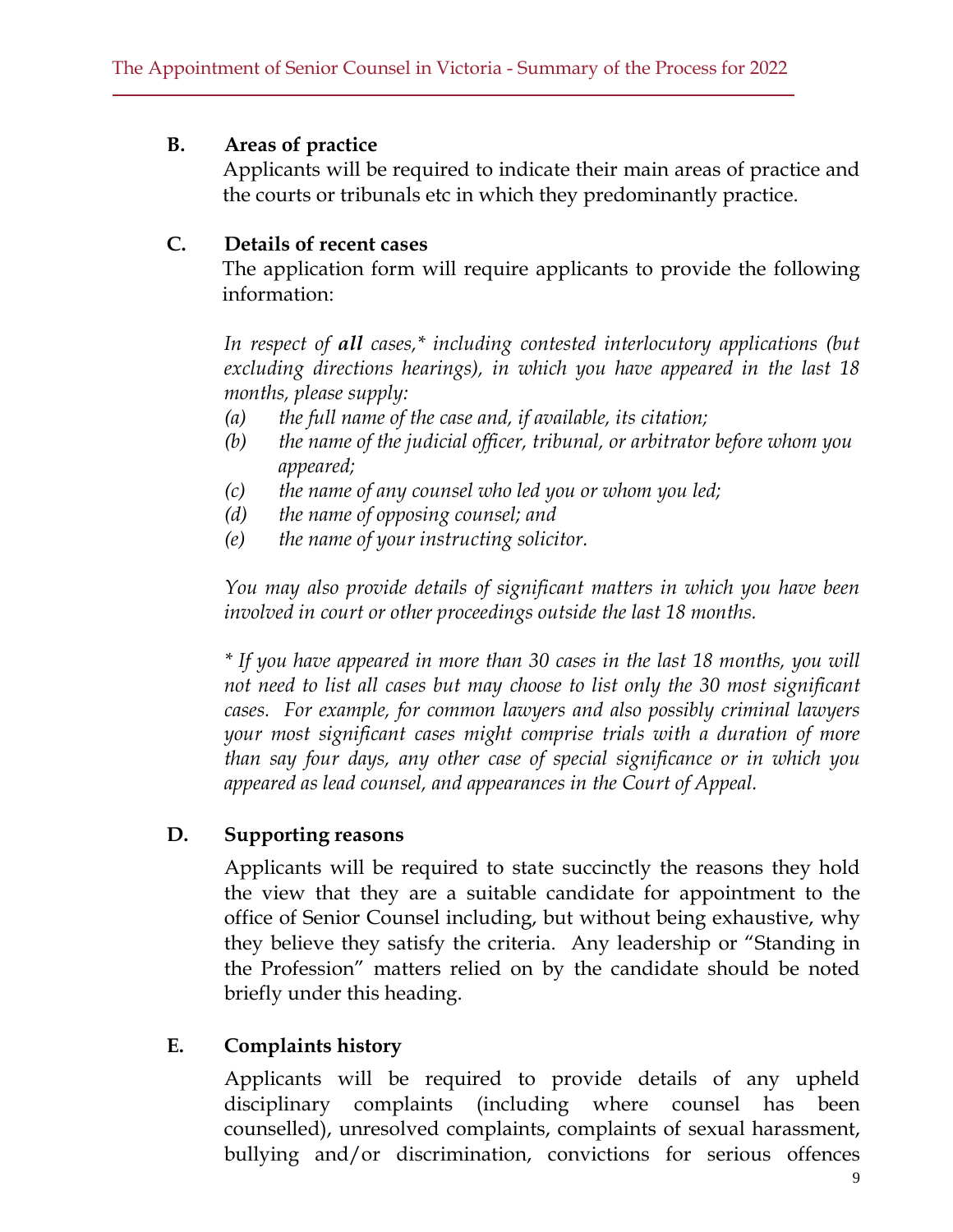(including pleas of guilty), any finding of professional negligence against the applicant, any notification made to the applicant's professional indemnity insurer, any costs order made against the applicant personally that was occasioned by the applicant's conduct and any bankruptcy (providing details). If there is any other matter that could bear upon your application, but you contend does not, and that you wish to disclose out of an abundance of caution, you should do so.

#### **F. Sexual Harassment Awareness training**

Applicants must have completed a prescribed sexual harassment awareness training course within the two previous years before they may be appointed as Senior Counsel.

If, when submitting the application, the applicant has not undertaken the training course, subsequent confirmation that they have participated and completed the course must be provided.

## **G. References**

The names and email addresses of **FOUR** judges or judicial officers of higher courts or tribunals (State or Federal), before whom the applicant has appeared in substantial matters in the previous three years, to whom the Chief Justice may make confidential reference ("Higher Court Referees"). This may include recently retired judges of such courts. "Higher courts" include the County Court and District Courts. <sup>1</sup> **Applicants should not approach the judges whom they propose to name before doing so.** The Chief Justice will explain to the judges nominated the circumstances and the purpose of the nomination. The judges so named are not asked to act as advocates for the applicant.

Applicants are required to list the cases (with dates and citations) upon which they appeared before their nominated judicial referees.

The name of **ONE** non-judicial referee, who may be a barrister, solicitor or corporate counsel, who has direct, recent professional experience of the applicant's work. This referee may be approached by the Preliminary Evaluation Committee and asked to comment on whether the applicant is worthy of consideration for appointment as

<sup>&</sup>lt;sup>1</sup> Where applicants are unable to meet this guideline an explanation may be included in the application.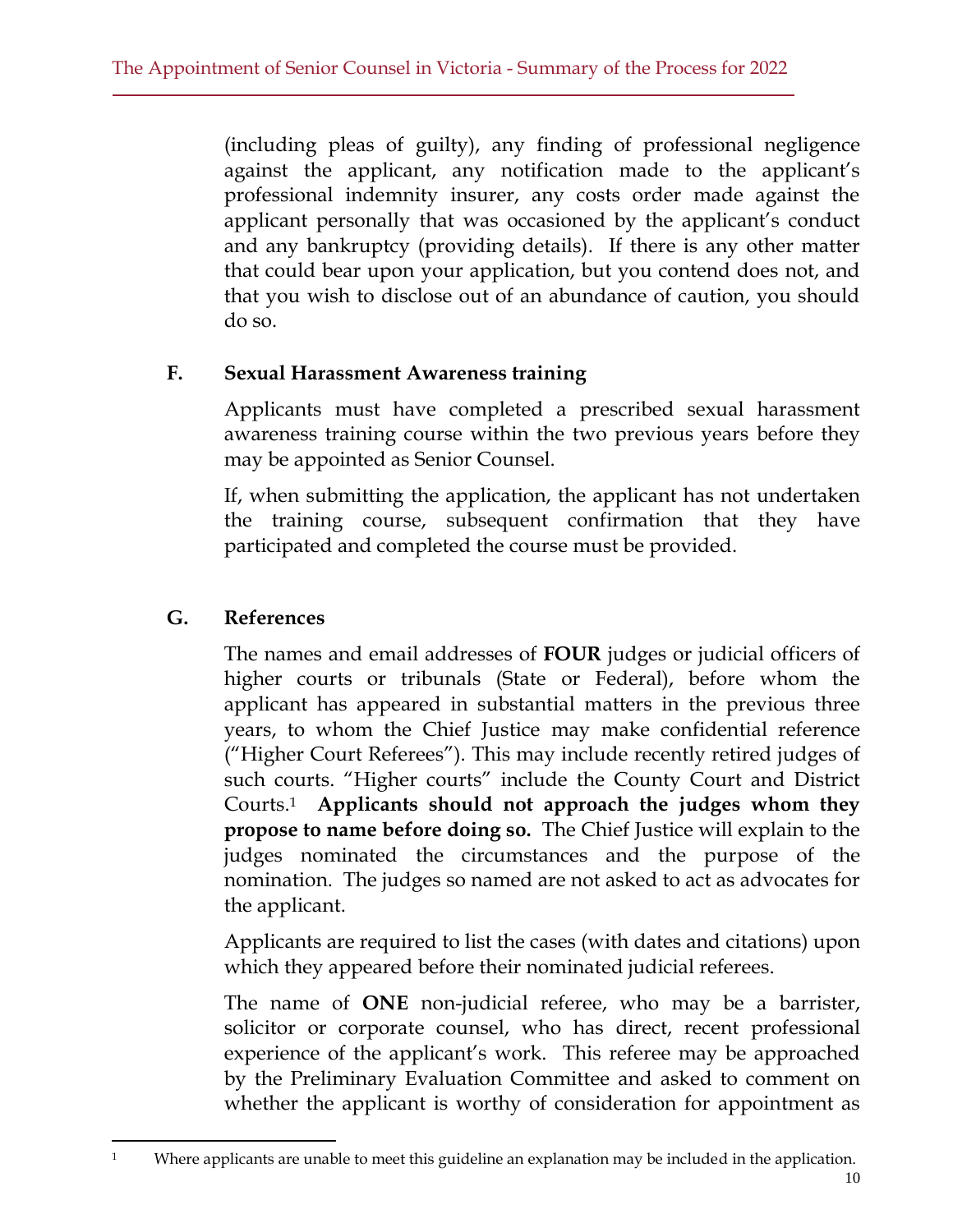Senior Counsel.

Applicants should not submit the names of any additional referees or any written references with the application form.